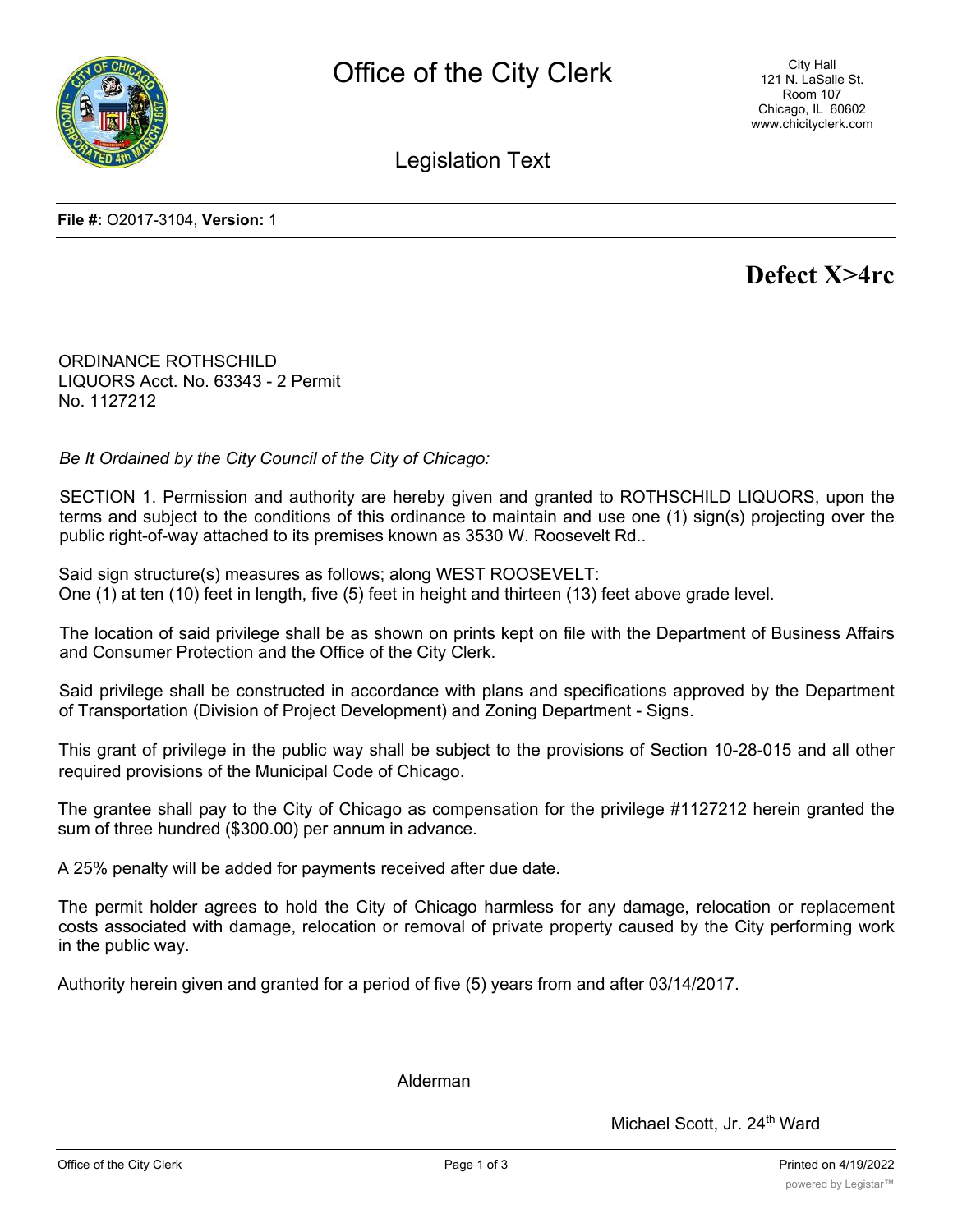(Page 4 . of 5)

**Page 1**

### Existing light fixture

I \NliK <file:///NliK> ill Ml U

## #12 ROTHSCHILDS LIQUORS, MART INC 3530 W ROOSEVELT RD CHICAGO, IL 60624

Existing light fixture

Department of Business Affairs and Consumer Protection

Small Business Center - Public Way Use Unit City Hall-121 N LaSalle Street, Room 800 • Chicago. II. 60602 312-74-GOBIZ/312-744-6249 • (312) 744-1944 (TTY) Imp //www.citvofchicaao <http://www.citvofchicaao> org/hacp